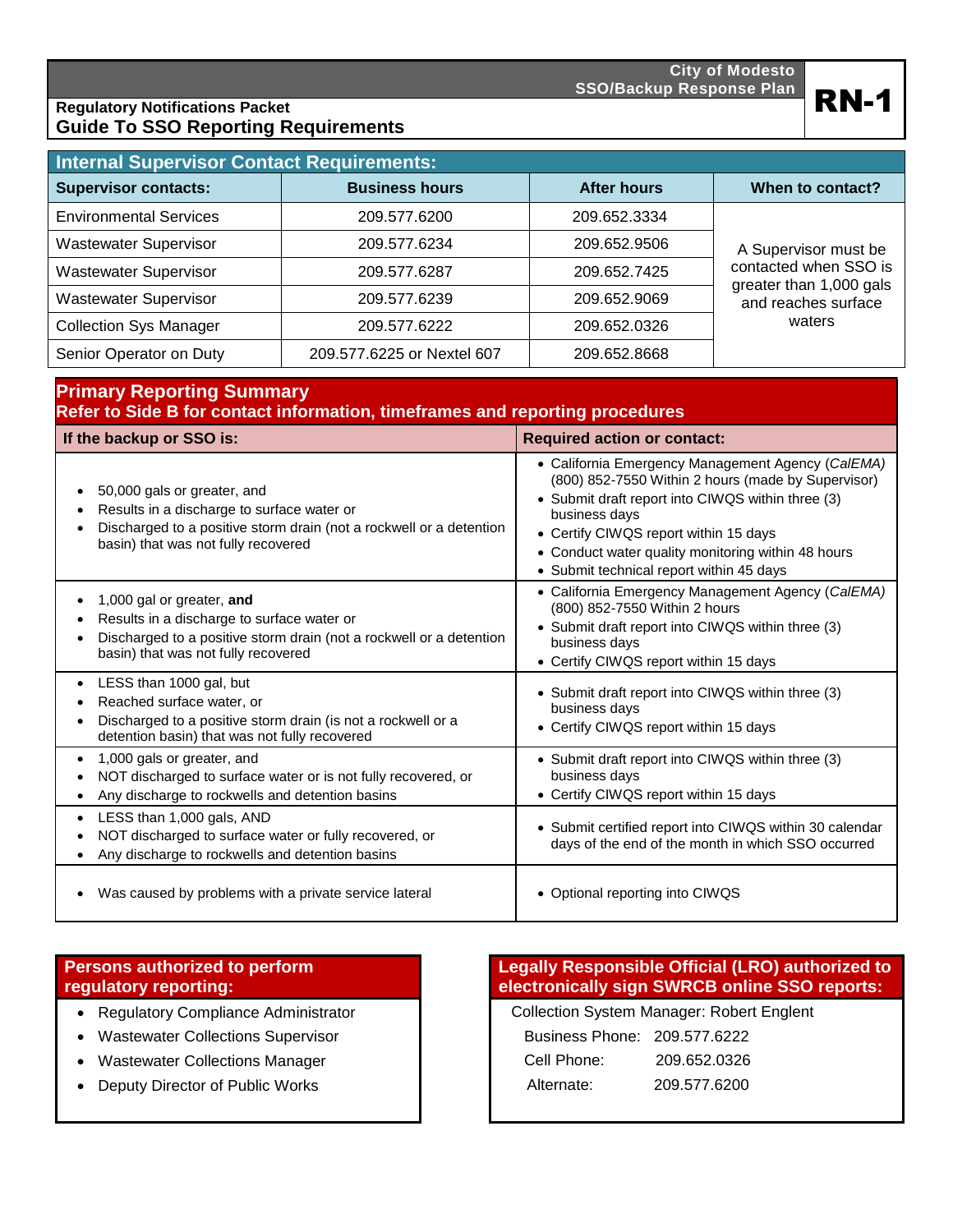**City of Modesto SSO/Backup Response Plan** Regulatory Notifications Packet **RN-2 RN-2** 

|     | <b>Sanitary Sewer Overflow Reporting Documentation</b> |                          |                                                                                                                                                                                                                                                                                                                                                                            |  |
|-----|--------------------------------------------------------|--------------------------|----------------------------------------------------------------------------------------------------------------------------------------------------------------------------------------------------------------------------------------------------------------------------------------------------------------------------------------------------------------------------|--|
|     |                                                        |                          | SSO Two (2) Hour Notification/24-Hour Certification.<br>This does not replace the requirement to report to<br>CIWQS-SSO e-Reporting Program within 3 days of the spill.<br>CalEMA Telephone Number: 1-800-852-7550                                                                                                                                                         |  |
|     | <b>Important: * = Required Field</b>                   |                          |                                                                                                                                                                                                                                                                                                                                                                            |  |
|     |                                                        |                          |                                                                                                                                                                                                                                                                                                                                                                            |  |
|     |                                                        |                          |                                                                                                                                                                                                                                                                                                                                                                            |  |
|     | 3. Time Reported: * _______: (hh:mm)                   |                          |                                                                                                                                                                                                                                                                                                                                                                            |  |
|     |                                                        |                          |                                                                                                                                                                                                                                                                                                                                                                            |  |
|     |                                                        |                          | 5. Reporting Sewer Agency: * City of Modesto Machinese Communication of the Reporting Sewer Agency: * City of Modesto                                                                                                                                                                                                                                                      |  |
|     |                                                        |                          |                                                                                                                                                                                                                                                                                                                                                                            |  |
|     |                                                        |                          | 7. Overflow Street Location/Comments -please indicate the spill cause, sources, and final spill destination                                                                                                                                                                                                                                                                |  |
|     |                                                        |                          | City: * _______________________________ZIP Code: * ______________________County: * ______________________                                                                                                                                                                                                                                                                  |  |
|     |                                                        |                          | <b>SSO Description</b> if information is not available, please input 00:00 for time and 00 for gallons                                                                                                                                                                                                                                                                     |  |
| 8.  | <b>Overflow Start Estimate:</b>                        |                          | Date: $\frac{*}{\sqrt{1-\frac{1}{2}}}$ (mm/dd/yyyy)                                                                                                                                                                                                                                                                                                                        |  |
|     |                                                        | $Time: ________$ (hh:mm) |                                                                                                                                                                                                                                                                                                                                                                            |  |
| 9.  | Overflow End: Date:*                                   |                          | Date: $\sqrt{2}$ / $\sqrt{2}$ (mm/dd/yyyy)                                                                                                                                                                                                                                                                                                                                 |  |
|     |                                                        | $Time: *$ (hh:mm)        |                                                                                                                                                                                                                                                                                                                                                                            |  |
| 10. | <b>Estimated Overflow Flow Rate: *</b>                 |                          | (gallons per minute)                                                                                                                                                                                                                                                                                                                                                       |  |
| 11. | <b>Estimated Total Overflow Volume:*</b>               |                          | $\begin{tabular}{c} \hline \rule[1mm]{1mm}{0.12mm} \rule[1mm]{1mm}{0.12mm} \rule[1mm]{1mm}{0.12mm} \rule[1mm]{1mm}{0.12mm} \rule[1mm]{1mm}{0.12mm} \rule[1mm]{1mm}{0.12mm} \rule[1mm]{1mm}{0.12mm} \rule[1mm]{1mm}{0.12mm} \rule[1mm]{1mm}{0.12mm} \rule[1mm]{1mm}{0.12mm} \rule[1mm]{1mm}{0.12mm} \rule[1mm]{1mm}{0.12mm} \rule[1mm]{1mm}{0.12mm} \rule[1mm]{1mm}{0.12mm$ |  |
| 12. | Overflow Volume Recovered: *                           |                          |                                                                                                                                                                                                                                                                                                                                                                            |  |
| 13. |                                                        |                          |                                                                                                                                                                                                                                                                                                                                                                            |  |
|     |                                                        |                          |                                                                                                                                                                                                                                                                                                                                                                            |  |

Email:\*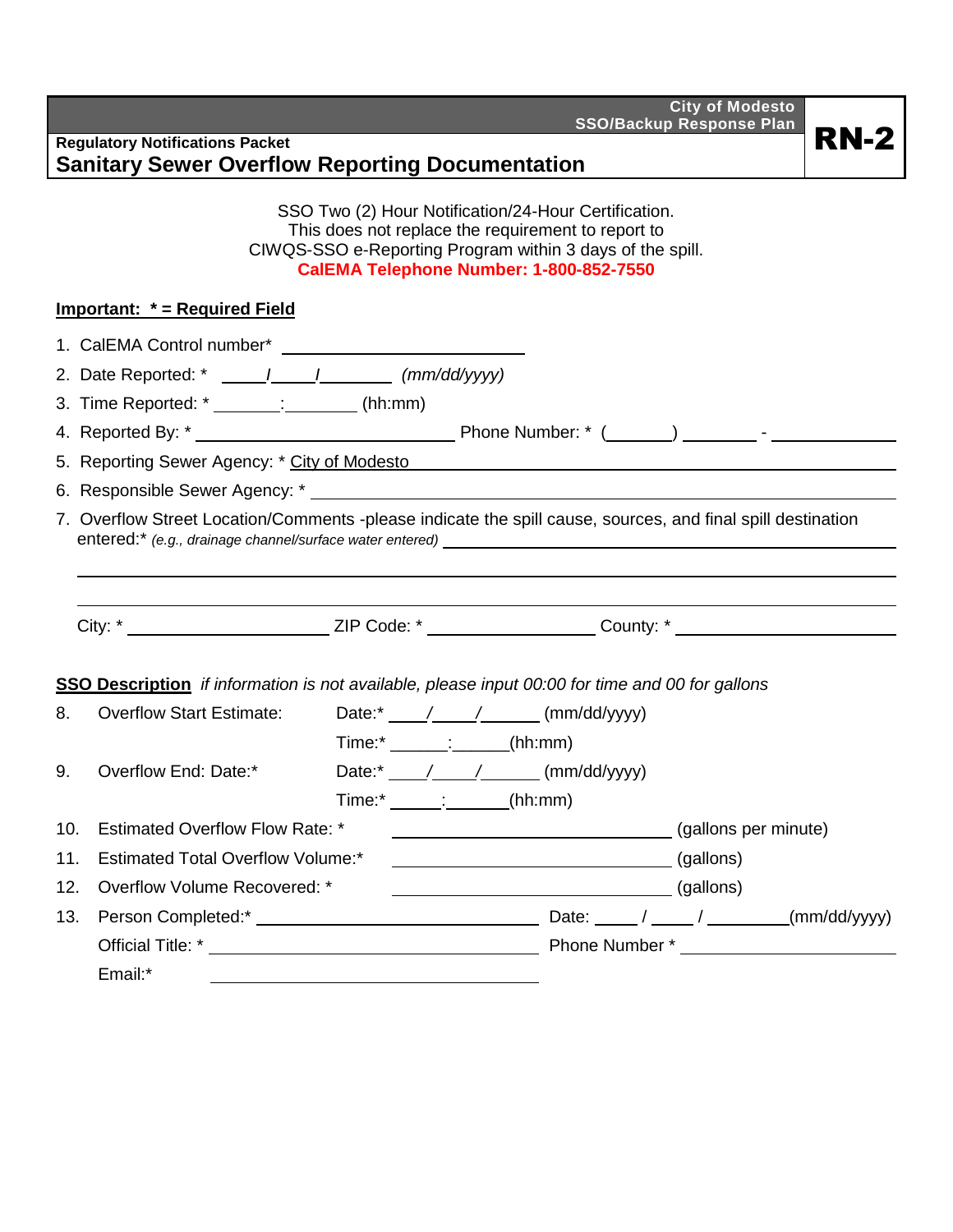# **NOTICE OF SANITARY SEWER OVERFLOW**

In accordance with California Health and Safety Code Section 5410 et. seq.

| Overflow Street Location/Comments -please indicate the spill cause, sources, and final spill destination entered:* (e.g., drainage |                                                                          |  |                                                                         |
|------------------------------------------------------------------------------------------------------------------------------------|--------------------------------------------------------------------------|--|-------------------------------------------------------------------------|
|                                                                                                                                    |                                                                          |  |                                                                         |
| <b>SSO Description</b> if information is not available, please input 00:00 for time and 00 for gallons                             |                                                                          |  |                                                                         |
| <b>Overflow Start Estimate:</b>                                                                                                    |                                                                          |  |                                                                         |
|                                                                                                                                    | $Time: *$ (hh:mm)                                                        |  |                                                                         |
| Overflow End: Date:*                                                                                                               | Date: $\overline{\phantom{a}}$ / / $\overline{\phantom{a}}$ (mm/dd/yyyy) |  |                                                                         |
|                                                                                                                                    | Time:* : (hh:mm)                                                         |  |                                                                         |
| Estimated Overflow Flow Rate: *                                                                                                    |                                                                          |  | (gallons per minute)                                                    |
| <b>Estimated Total Overflow Volume:*</b>                                                                                           |                                                                          |  |                                                                         |
| Overflow Volume Recovered: *                                                                                                       |                                                                          |  |                                                                         |
|                                                                                                                                    |                                                                          |  | Date: $\frac{1}{\sqrt{2\pi}}$ / $\frac{1}{\sqrt{2\pi}}$<br>(mm/dd/yyyy) |
|                                                                                                                                    |                                                                          |  |                                                                         |
|                                                                                                                                    |                                                                          |  |                                                                         |
| Notifications:<br><b>Notified CalEMA</b><br>$\Box$                                                                                 |                                                                          |  |                                                                         |